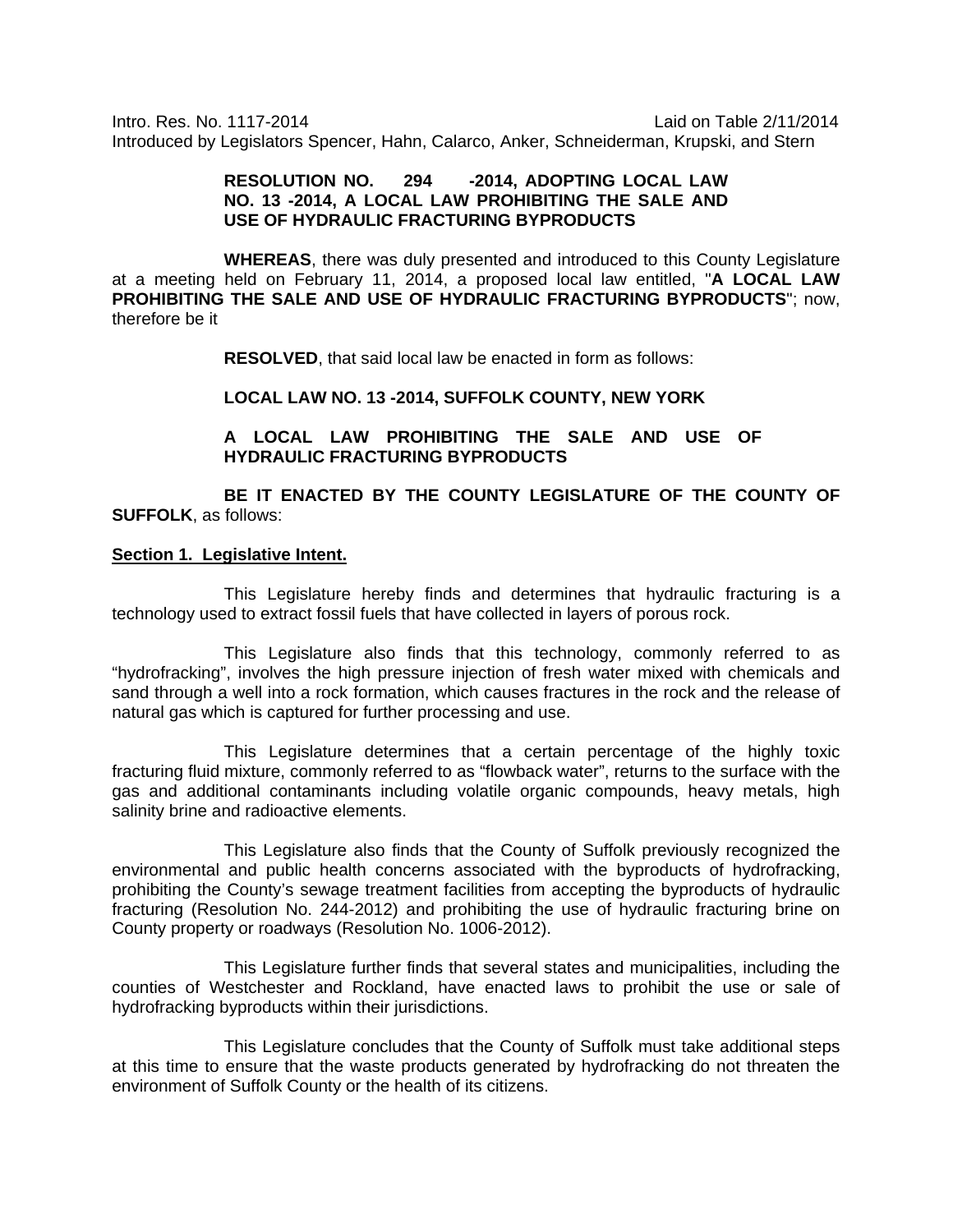Therefore, the purpose of this local law is to prohibit the sale of hydrofracking byproducts in Suffolk County, to bar the introduction of these byproducts into the County's wastewater treatment facilities and to prohibit the use of these byproducts on any roads within the County's boundaries.

## **Section 2. Definitions.**

As used in this law, the following terms shall have the meanings indicated:

"HYDRAULIC FRACTURING" shall mean the fracturing of shale formations by man-made fluiddriven techniques for the purpose of stimulating natural gas or other subsurface hydrocarbon production.

"NATURAL GAS EXTRACTION ACTIVITIES" shall mean all geologic or geophysical activities related to the exploration for or extraction of natural gas or other subsurface hydrocarbon deposits, including but not limited to, core and rotary drilling and hydraulic fracturing.

"NATURAL GAS WASTE" shall mean any waste that is generated as a result of natural gas extraction activities, which may consist of water, chemical additives, or naturally occurring radioactive materials ("NORMS") and heavy metals. Natural gas waste includes, but is not limited to, leachate from solid wastes associated with natural gas extraction activities.

"APPLICATION" shall mean the physical act of placing or spreading natural gas waste on any road or real property located within the County of Suffolk.

#### **Section 3. Prohibitions.**

- A. The introduction of natural gas waste into any wastewater treatment facility, within the County of Suffolk or operated by the County of Suffolk, is prohibited.
- B. The sale of natural gas waste within the County of Suffolk is prohibited.
- C. The application of natural gas waste on any road or real property located within the County of Suffolk is prohibited.

#### **Section 4. Applicability.**

This law shall apply to actions occurring on or after the effective date of this law.

#### **Section 5. Penalties.**

Any violation of Section 3 of this law shall constitute an unclassified misdemeanor, punishable by a fine not to exceed \$5,000 per violation and/or up to 30 days imprisonment. Each sale and/or application of natural gas waste shall constitute a separate and distinct violation.

#### **Section 6. Severability.**

If any clause, sentence, paragraph, subdivision, section, or part of this law or the application thereof to any person, individual, corporation, firm, partnership, entity, or circumstance shall be adjudged by any court of competent jurisdiction to be invalid or